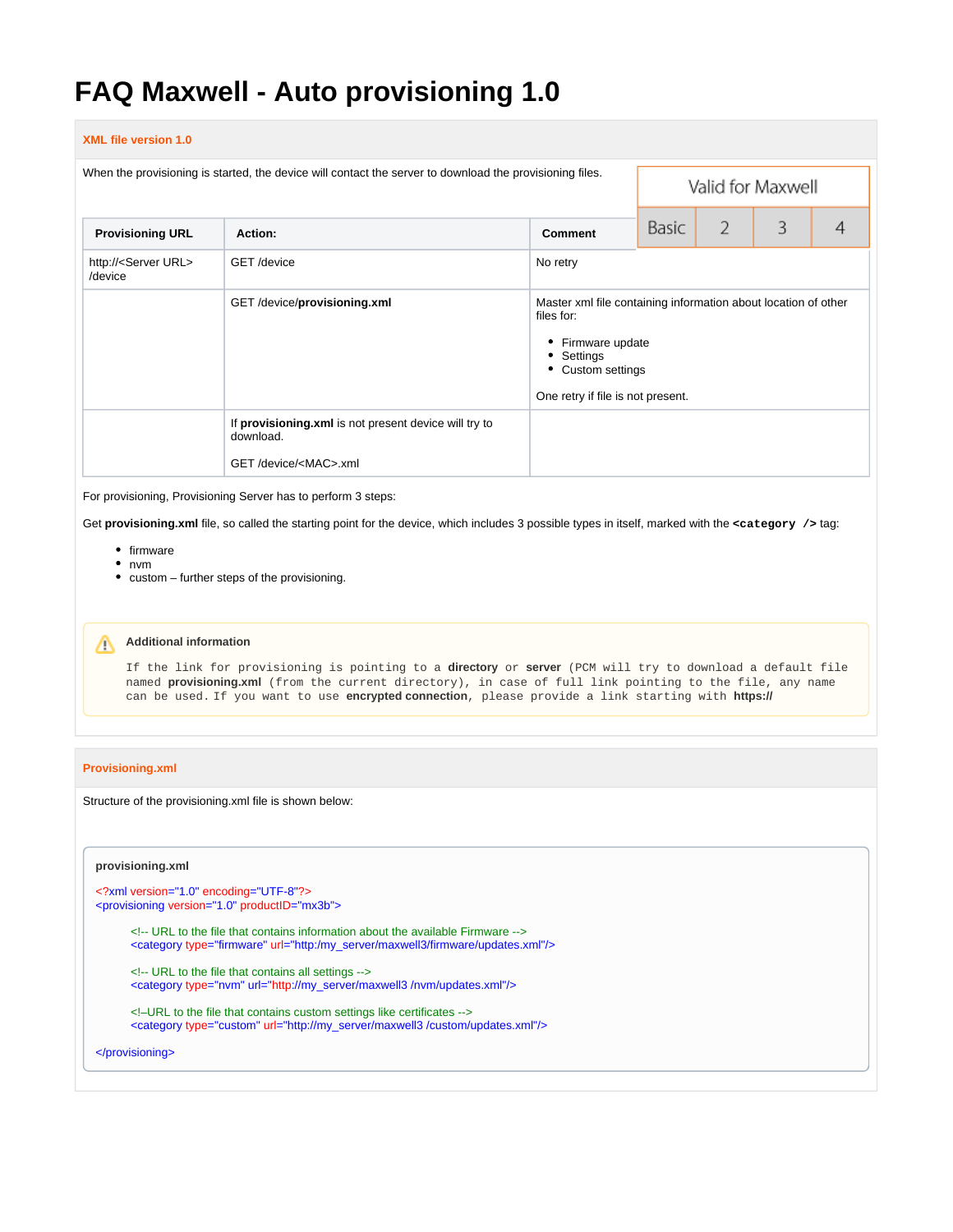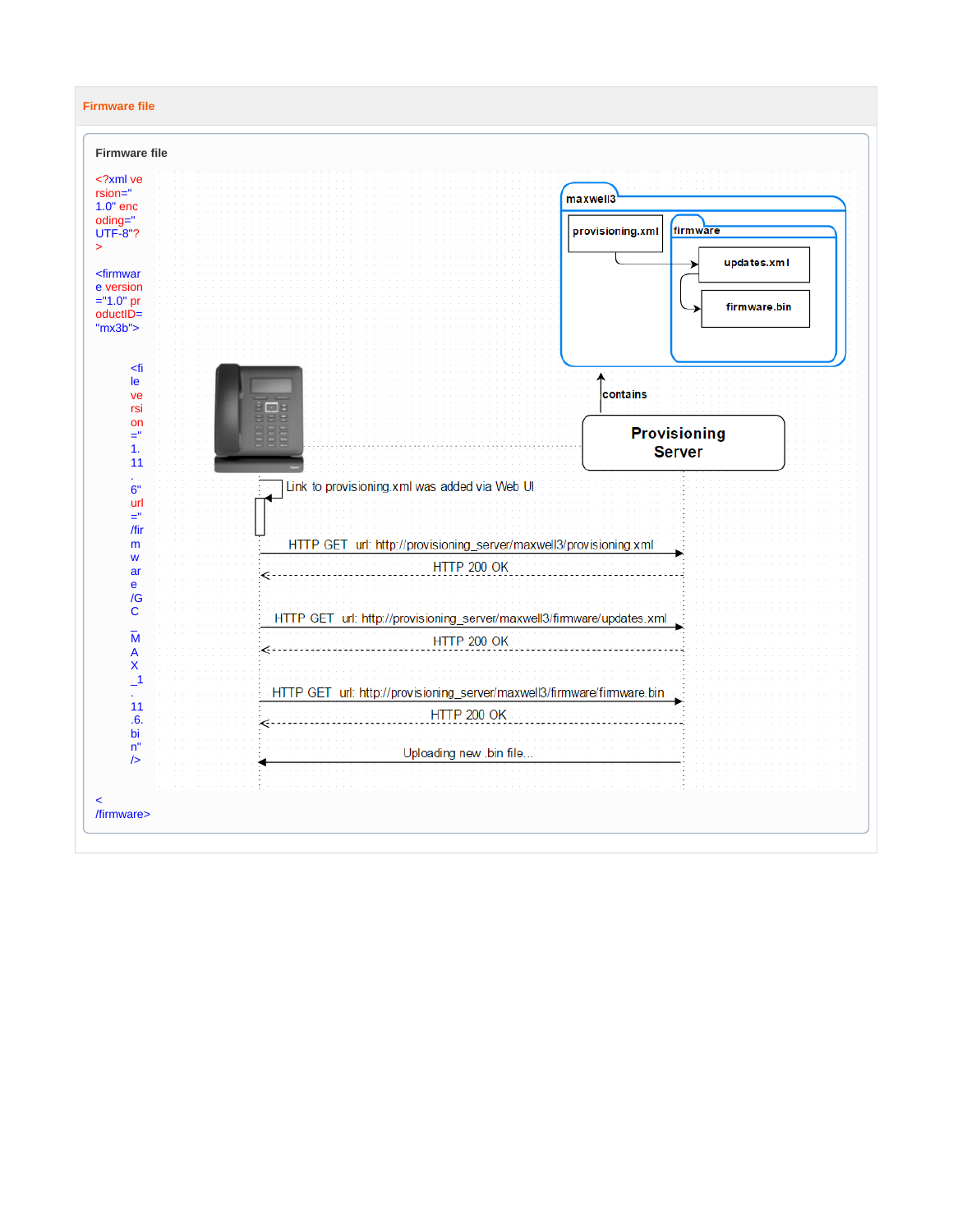**Settings**

#### **Settings file**

<?xml version="1.0" encoding="UTF-8"?>

<nvm version="1.0" productID="mx3b" macAddress="90:1b:0e:56:c7:bc">

<file version="2015-01-01\_01:01:01" url= "http://my\_server/maxwell3/nvm/mx3\_version1.xml"/> <file version="2015-02-02\_02:02:02" url= "[http://my\\_server/maxwell3/nvm/mx3\\_version1.xml"](http://my_server/maxwell3/nvm/mx3_version1.xml) />

</nvm>

#### **configuration.xml**

```
<?xml version="1.0" encoding="UTF-8"?>
         <settings version="1.0" productID="mx3b" macAddress= "7c:2f:80:00:00:00"> 
                \left\langle -\right\rangle -- SIP \left\langle -\right\rangle <param name="SIP.LogLevel" value="4" />
                  <param name="SIP.TransportProtocol" value="1" />
                  <param name="SIP.Port" value="5060" />
                 <param name="SIP.Timers.Session" value="3600" />
                 <param name="SIP.Timers.FailedRegistration" value="300" />
                 <param name="SIP.Timers.Subscription" value="1800" />
                  <param name="SIP.PRACK" value="1" />
                  <param name="SIP.RTP.Port" value="8000" />
                  <param name="SIP.RTP.UseRandomPorts" value="0" />
                  <param name="SIP.RTP.UseSymmetricPorts" value="0-" />
                 <param name="SIP.RTP.UseRTCP" value="0" />
                 <param name="SIP.RTP.Duration" value="20" />
                 <param name="SIP.Security.AcceptNonSRTPCalls" value="1" />
                  <param name="SIP.AvailableCodecs" value="0" />
                  <param name="SIP.ActiveCodecs" value="0" />
                  <param name="SIP.DefaultAccount" value="0" />
                 <param name="SIP.Account.0.AccountName" value="IP1" />
                 <param name="SIP.Account.0.Active" value="1" />
                 <param name="SIP.Account.0.Provider" value="Provider" />
                  <param name="SIP.Account.0.AuthName" value=" AuthName " />
                  <param name="SIP.Account.0.AuthPassword" value="Pass" />
                  <param name="SIP.Account.0.DisplayName" value="DisplayName" />
                  <param name="SIP.Account.0.Username" value="Username " />
                  <param name="SIP.Account.0.Domain" value="sip.domain.com" />
                 <param name="SIP.Account.0.CLIPSource" value="2" />
                 <param name="SIP.Account.0.CLIR" value="0" />
                  <param name="SIP.Account.0.ProxyServer.Address" value="sip.proxy.com"/>
                  <param name="SIP.Account.0.ProxyServer.Port" value="5060" />
                  <param name="SIP.Account.0.RegistrationServer.Address" value="sip.registration.com"/>
                 <param name="SIP.Account.0.RegistrationServer.Port" value="5060"/>
                 <param name="SIP.Account.0.RegistrationServer.RefreshTimer" value="180"/>
                 <param name="SIP.Account.0.STUN.Enabled" value="1" />
                  <param name="SIP.Account.0.STUN.Address" value="sip.stun.com"/>
                  <param name="SIP.Account.0.STUN.Port" value="3478" />
                  <param name="SIP.Account.0.STUN.RefreshTimer" value="240" />
                  <param name="SIP.Account.0.STUN.NATRefreshTimer" value="20" />
                  <param name="SIP.Account.0.OutboundProxy.Mode" value="2" />
                 <param name="SIP.Account.0.OutboundProxy.Address" value="sip.proxy.com"/>
                  <param name="SIP.Account.0.OutboundProxy.Port" value="5060" />
                  <param name="SIP.Account.0.DTMFTransmission" value="1" />
                  <param name="SIP.Account.0.AutoNegOfDTMFTransmission" value="1"/>
         </settings>
```
As it can be seen from the example above, several <file version="...."> were introduced. However, in the provisioning process only the newest one will be taking into consideration and processed.